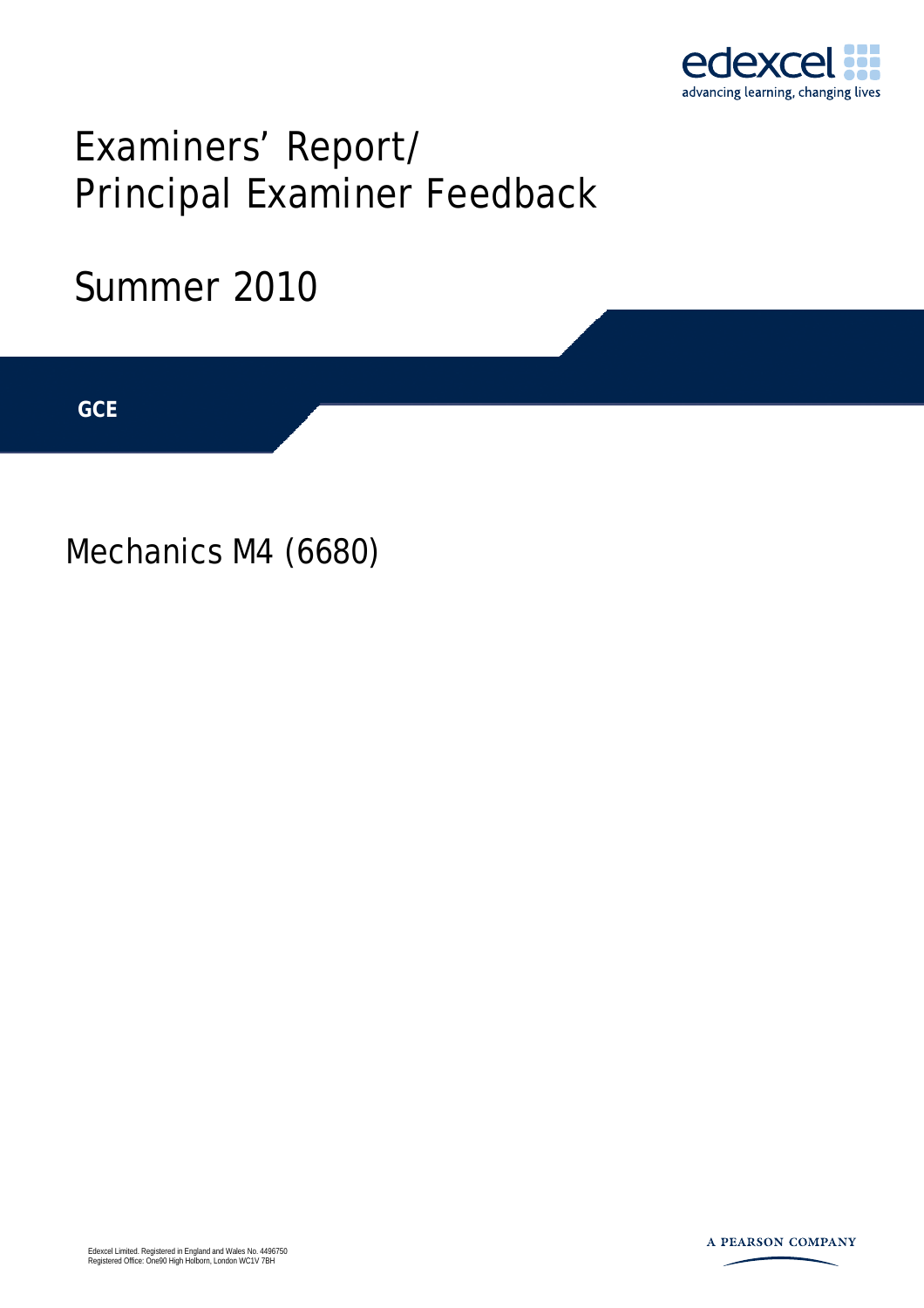Edexcel is one of the leading examining and awarding bodies in the UK and throughout the world. We provide a wide range of qualifications including academic, vocational, occupational and specific programmes for employers.

Through a network of UK and overseas offices, Edexcel's centres receive the support they need to help them deliver their education and training programmes to learners.

For further information, please call our GCE line on 0844 576 0025, our GCSE team on 0844 576 0027, or visit our website at www.edexcel.com.

If you have any subject specific questions about the content of this Examiners' Report that require the help of a subject specialist, you may find our Ask The Expert email service helpful.

Ask The Expert can be accessed online at the following link:

http://www.edexcel.com/Aboutus/contact-us/

Summer 2010

Publications Code UA024477

All the material in this publication is copyright © Edexcel Ltd 2010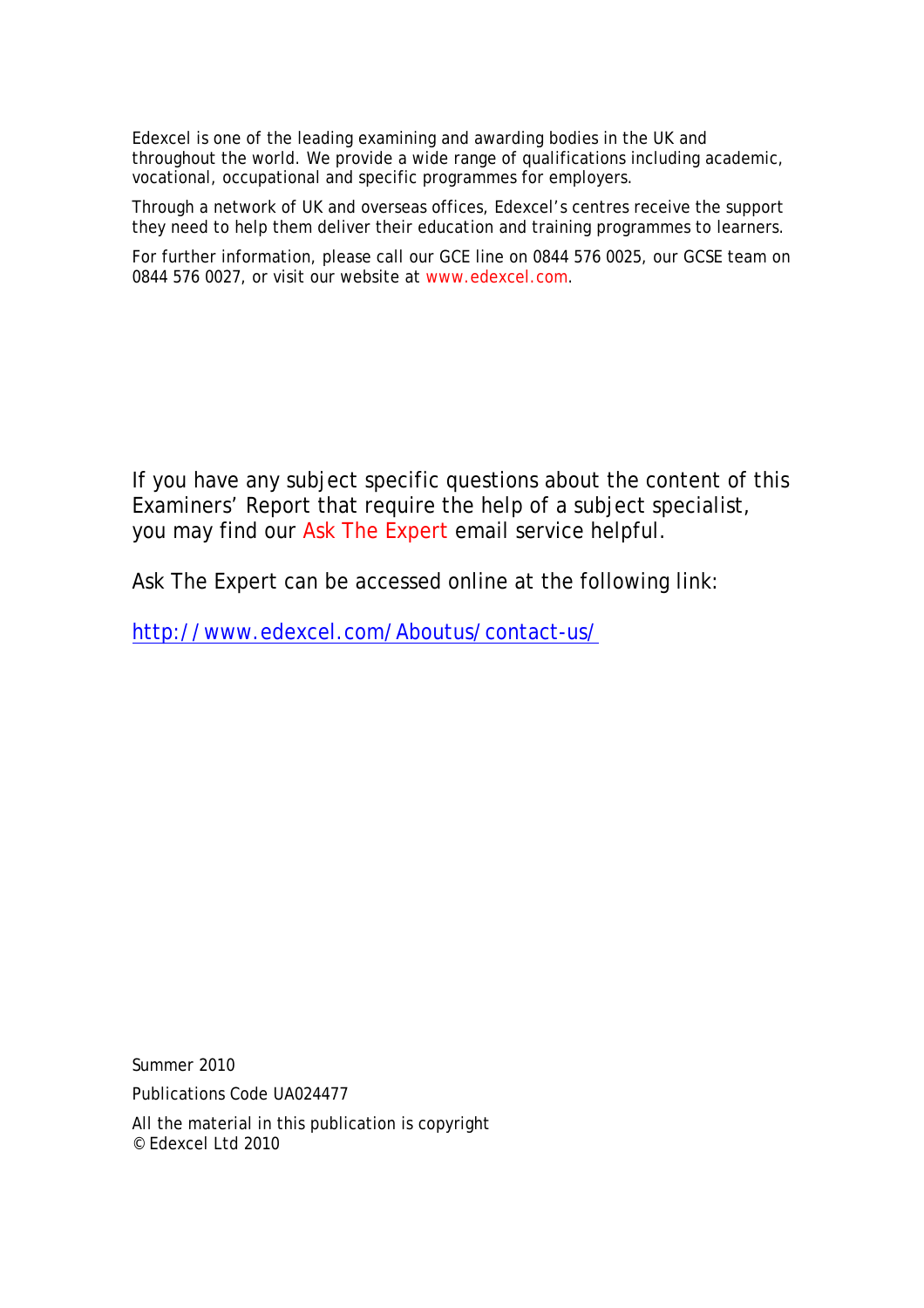### **Mechanics Unit M4 Specification 6680**

#### **Introduction**

The quality of responses to this paper varied greatly, with many candidates producing clear and accurate work but some demonstrating little understanding of the topics examined. The best work was usually accompanied by clearly annotated diagrams, with concise solutions including a high level of algebraic manipulation. All candidates should be aware of the potential benefits of identifying common numerical or algebraic factors in expressions and thus simplifying the algebraic demands of a question; there were many instances of algebra which could and should have been simplified early in the solution of the problem.

If work does need to be corrected, it is far better to start again than to overwrite the original. The latter course of action invariably produces an illegible mess which is very difficult to mark fairly. Candidates also need to be reminded that it is important to show sufficient working to demonstrate how they reached a conclusion or a given answer.

In calculations the numerical value of g which should be used is 9.8, as advised on the front of the question paper. Final answers should then be given to 2 (or 3) significant figures – more accurate answers will be penalised.

If a candidate runs out of space in which to give his/her answer than he/she is advised to use a supplementary sheet – if a centre is reluctant to supply extra paper then it is crucial for the candidate to say whereabouts in the script the extra working is going to be done.

#### **Report on individual questions**

#### **Question 1**

By far the most successful approach was to use the vector equation for relative velocity and equate the **j** component of the wind velocity vectors obtained. Candidates who took this approach tended to be successful in obtaining the correct answer.

It was rare for those candidates who attempted to form vector triangles to obtain a correct diagram showing both sets of information and even rarer for them to work correctly from their diagram to find the wind velocity.

A number of candidates spoiled their solutions by losing a factor of *u* or *v* from a term in one of their equations at some point, thus producing dimensionally inconsistent equations which could not give the correct answer.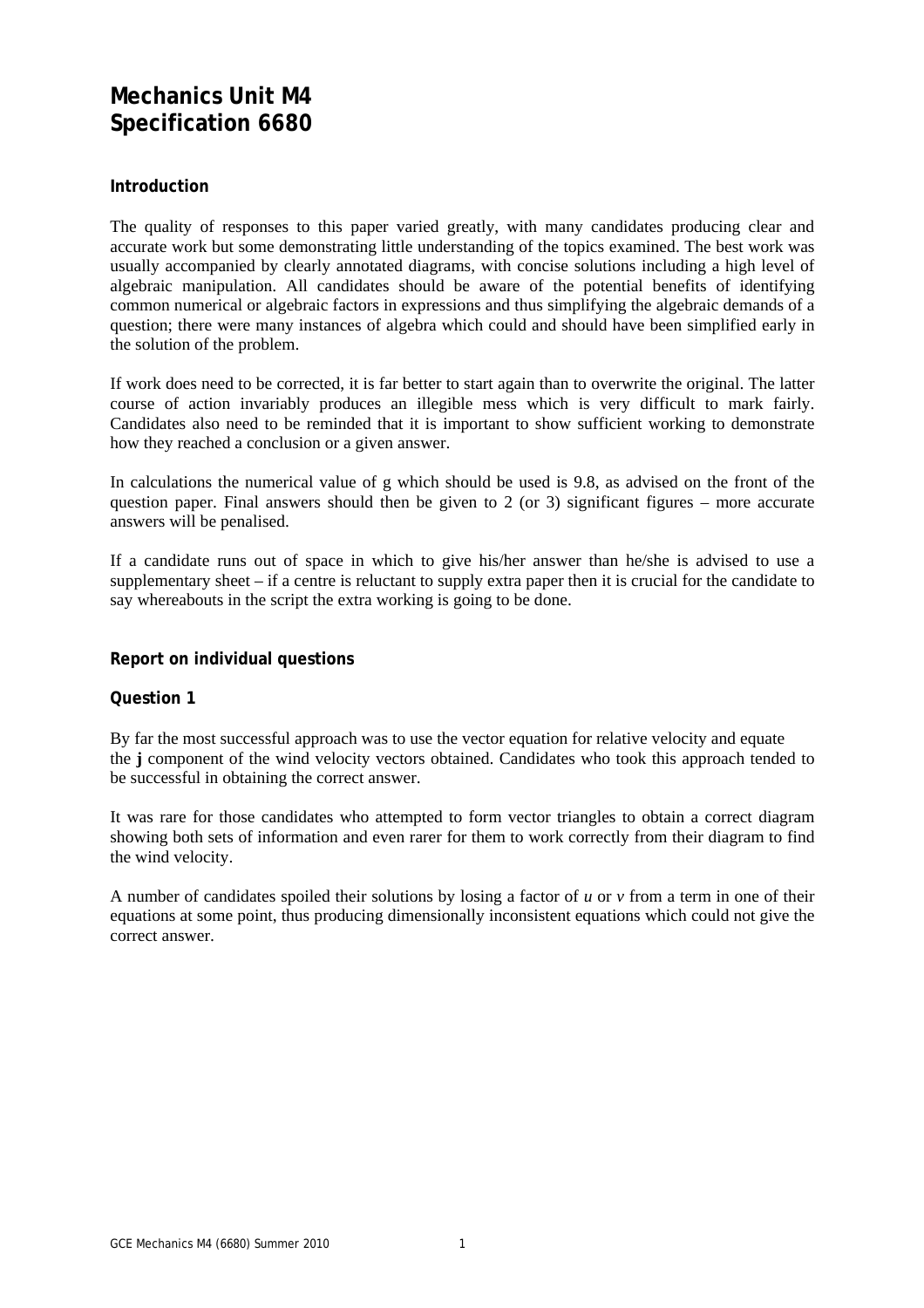#### **Question 2**

In part (a) many candidates were able to obtain correct equations by applying the conservation of momentum and Newton's experimental law parallel to the line of centres. A common mistake, however, was to solve the equations and give the speed of the spheres rather than the velocities as required in the question.

The need to move from a question posed in vectors to scalar equations caused difficulties for some candidates. Many produced a momentum equation in **i** and **j**, rather than confining themselves to consideration of the components parallel to the line of centres. The **j** component did not always cancel out. Those candidates who introduced vectors to Newton's Experimental law were penalised for this significant error.

In part (b) the majority of candidates were able to use the coefficient of restitution to find the velocity of the sphere after the collision with the wall and to find the angle between the wall and the path after impact. Far fewer identified and found the correct angle of deflection.

In part (c) the majority of candidates found the loss in kinetic energy correctly. Errors were usually due to failure to find  $v^2$  correctly from their vectors, or the use of *v* rather than  $v^2$  in attempting to find the kinetic energy.

#### **Question 3**

This is a fairly standard closest approach question and a great many candidates were able to draw correct diagrams and score full marks. Despite this, however, there were still a large number of candidates who have not understood how to approach such relative velocity questions and were unable to make much progress at all.

Those who attempted to express the relative position and relative velocity as vectors were very rarely successful, usually due to an error in their original diagram.

Finding a bearing still presents problems to a significant number of candidates, despite working from a correct diagram.

Some candidates did not realise that the relative velocity could be found simply from the 3, 4, 5 triangle, but it was pleasing to see so many candidates answering the question and giving an actual time of the clock as the answer.

#### **Question 4**

This question followed a standard format and was answered very well by a large proportion of candidates. A majority took the constant of integration approach rather than the use of definite integration, but generally did so successfully in both parts (a) and (b). A small number of candidates were confused about the directions involved and often tried to justify a change of sign part way through their working in order to arrive at the given answer in part (a).

A small number of candidates attempted to use their answer to part (a) to generate a differential equation in *t x* d  $\frac{dx}{dx}$  for part (b) rather than the simpler method of restarting from the beginning and using

*x*  $v \frac{dv}{dt}$ d  $\frac{dv}{dx}$ . These candidates were rarely able to obtain an expression for *v* correctly, or to integrate their

expression successfully, and tended to grind to a halt with little progress made.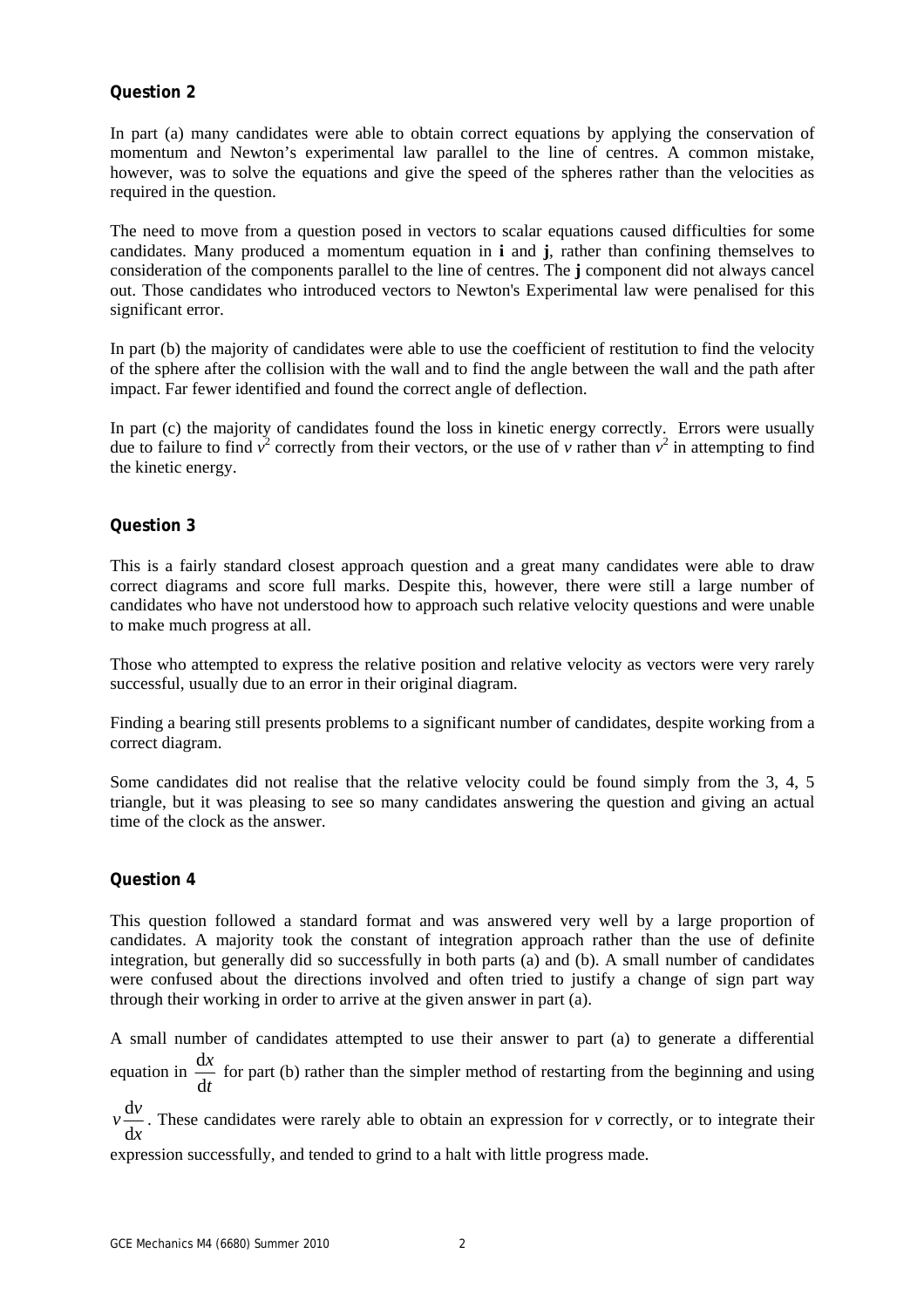#### **Question 5**

For part (a) many candidates identified the need to find the distance of the mass below the pulley in terms of an unknown – the length of the string. These candidates found the distance from *B* to the pulley correctly and were able to proceed correctly to obtain an expression for the potential energy of the system which simplified to the given result. There were a disappointing number of candidates who could barely attempt this part of the question and either tried to fudge the result (including the sign of the term relating to the mass) or who offered no attempt to this part of the question at all. A small minority of candidates complained that they could not proceed without being told the length of the string.

For part (b) a large proportion of candidates knew they needed to differentiate the expression for potential energy and set it equal to zero. Many were able to go on to obtain the given equation correctly, but there were a number of algebraic errors and a few candidates were not able to achieve an expression in  $\sin \theta$  alone.

For part (c) the majority of candidates understood that they should find the sign of  $\frac{d}{d\theta^2}$ 2 d d  $\frac{d^2V}{\theta^2}$  in order to

determine the stability of the system and most correctly interpreted the sign they obtained. Some candidates made errors in their differentiation but a large number coped very well with differentiating the complicated product/quotient. A significant number differentiated the equation obtained in part (b)

rather than their expression for  $\frac{d\theta}{d\theta}$  $\frac{dV}{dt}$ . A small number of candidates opted for the alternative route of

considering the sign of  $\frac{d\theta}{d\theta}$  $\frac{dV}{dt}$  on either side of 6  $\theta = \frac{\pi}{\cdot}$ .

#### **Question 6**

Part (a) was answered well, and candidates tended to be successful in applying Hooke's law and equating the tensions in order to find the distance *AP* at equilibrium.

In part (b) clear diagrams showing the point from which  $x$  was measured were an advantage here and were often lacking, resulting in tension being in the wrong directions and/or with the wrong magnitudes. With  $x$  defined in the question, candidates often had difficulty in obtaining correct expressions for the extension in each string in terms of  $x$  and fudges aimed at obtaining the given differential equation were very common. Some candidates struggled with the mechanics involved and did not include all the relevant terms in setting up their equation of motion.

In part (c) a great many candidates were able to solve the second order differential equation correctly, demonstrating a sound grasp of the pure mathematics involved, although a few were expecting a trigonometric solution and forced their auxiliary equation to produce one. Many candidates were able to use correct boundary conditions to find the unknowns and give a correct final result. The use of *a* or 0 in place of 0.5*a* for the initial displacement of *P* was surprisingly common. A few candidates overlooked the request to give the velocity of *P* as their final answer.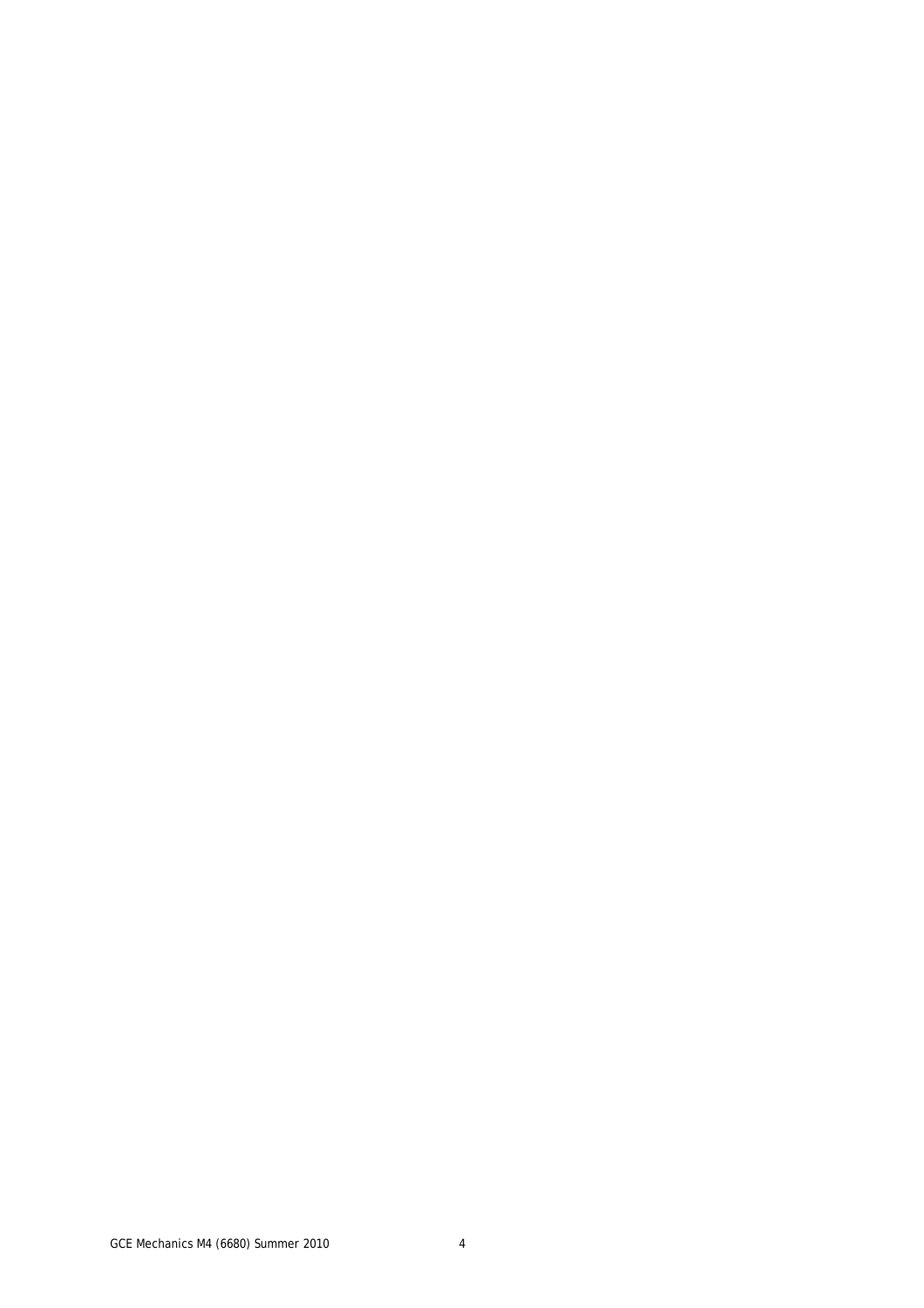## **Grade Boundary Statistics**

|  |  | The table below give the lowest raw marks for the award of the stated uniform marks (UMS). |
|--|--|--------------------------------------------------------------------------------------------|
|--|--|--------------------------------------------------------------------------------------------|

| Module         |                                   | Grade            | $A^*$ | A  | B  | $\mathsf C$ | D  | E  |
|----------------|-----------------------------------|------------------|-------|----|----|-------------|----|----|
|                |                                   | Uniform<br>marks | 90    | 80 | 70 | 60          | 50 | 40 |
| AS             | 6663 Core Mathematics C1          |                  |       | 59 | 52 | 45          | 38 | 31 |
| AS             | 6664 Core Mathematics C2          |                  |       | 62 | 54 | 46          | 38 | 30 |
| AS             | 6667 Further Pure Mathematics FP1 |                  |       | 62 | 55 | 48          | 41 | 34 |
| AS             | 6677 Mechanics M1                 |                  |       | 61 | 53 | 45          | 37 | 29 |
| AS             | 6683 Statistics S1                |                  |       | 55 | 48 | 41          | 35 | 29 |
| AS             | 6689 Decision Maths D1            |                  |       | 61 | 55 | 49          | 43 | 38 |
| A2             | 6665 Core Mathematics C3          |                  | 68    | 62 | 55 | 48          | 41 | 34 |
| A2             | 6666 Core Mathematics C4          |                  | 67    | 60 | 52 | 44          | 37 | 30 |
| A2             | 6668 Further Pure Mathematics FP2 |                  | 67    | 60 | 53 | 46          | 39 | 33 |
| A2             | 6669 Further Pure Mathematics FP3 |                  | 68    | 62 | 55 | 48          | 41 | 34 |
| A2             | 6678 Mechanics M2                 |                  | 68    | 61 | 54 | 47          | 40 | 34 |
| A2             | 6679 Mechanics M3                 |                  | 69    | 63 | 56 | 50          | 44 | 38 |
| A2             | 6680 Mechanics M4                 |                  | 67    | 60 | 52 | 44          | 36 | 29 |
| A2             | 6681 Mechanics M5                 |                  | 60    | 52 | 44 | 37          | 30 | 23 |
| A2             | 6684 Statistics S2                |                  | 68    | 62 | 54 | 46          | 38 | 31 |
| A2             | 6691 Statistics S3                |                  | 68    | 62 | 53 | 44          | 36 | 28 |
| A <sub>2</sub> | 6686 Statistics S4                |                  | 68    | 62 | 54 | 46          | 38 | 30 |
| A2             | 6690 Decision Maths D2            |                  | 68    | 61 | 52 | 44          | 36 | 28 |

## **Grade A\***

Grade A\* is awarded at A level, but not AS to candidates cashing in from this Summer.

- For candidates cashing in for GCE Mathematics (9371), grade A\* will be awarded to candidates who obtain an A grade overall (480 UMS or more) *and* 180 UMS or more on the total of their C3 (6665) and C4 (6666) units.
- For candidates cashing in for GCE Further Mathematics (9372), grade A\* will be awarded to candidates who obtain an A grade overall (480 UMS or more) *and* 270 UMS or more on the total of their best three A2 units.
- For candidates cashing in for GCE Pure Mathematics (9373), grade A\* will be awarded to candidates who obtain an A grade overall (480 UMS or more) *and* 270 UMS or more on the total of their A2 units.
- For candidates cashing in for GCE Further Mathematics (Additional) (9374), grade A\* will be awarded to candidates who obtain an A grade overall (480 UMS or more) *and* 270 UMS or more on the total of their best three A2 units.